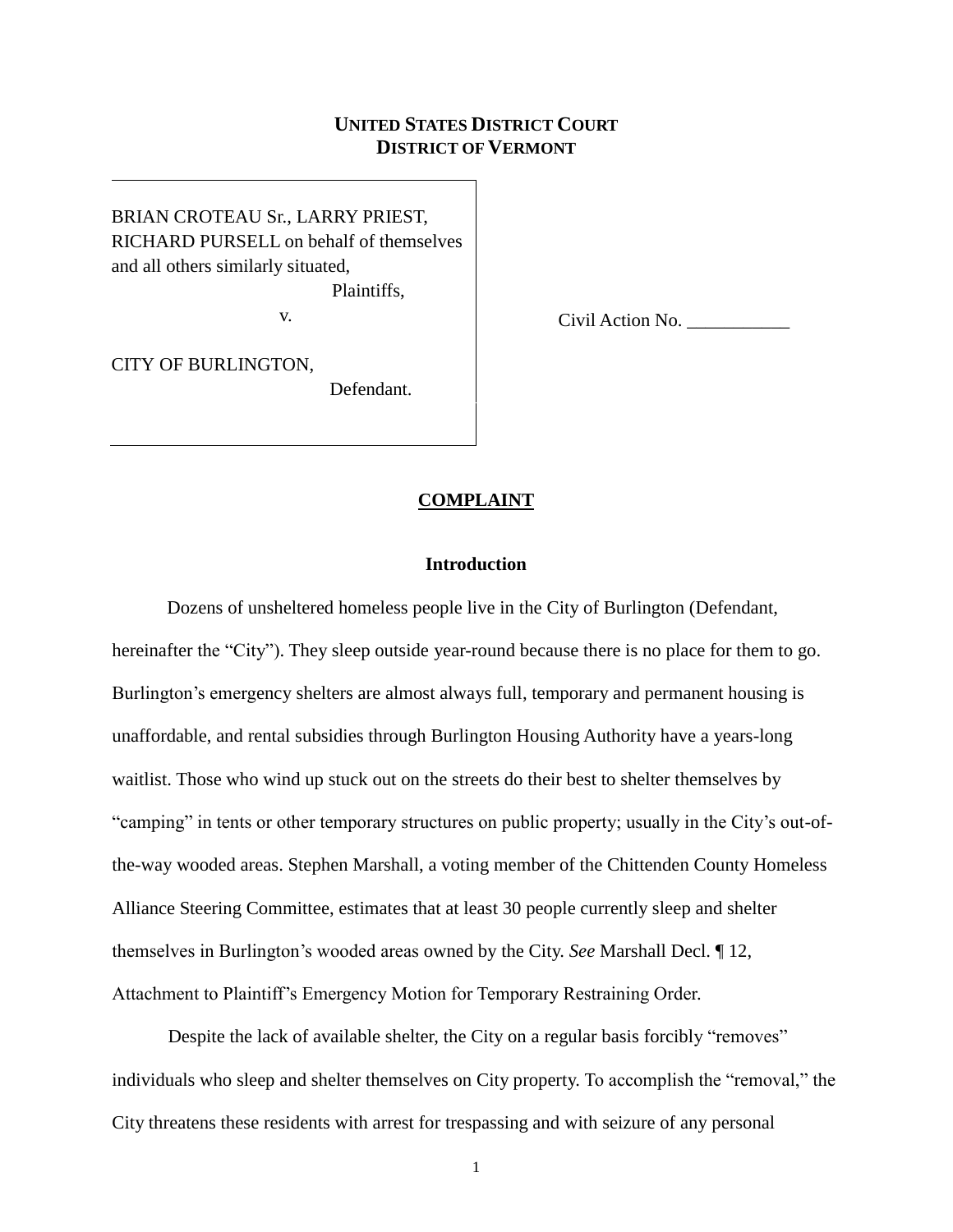property remaining on City property if the residents do not vacate their camping area by a particular date. The City asserts its actions are in accordance with Vermont's trespass statute. *See* 13 V.S.A. § 3705. And, over the course of several years, the City in this manner has repeatedly threatened homeless residents with arrest, seized personal property left behind, and destroyed the seized property.

Plaintiffs Brian Croteau, Larry Priest, and Richard Pursell, and putative class members, are homeless individuals sleeping and sheltering on City property because they have no other option. The City affirmatively bans them from sheltering in all other public places. *See e.g.* Burlington Code of Ordinances 22-7 ("Camping in Parks Prohibited"). The Plaintiffs have attempted to access emergency shelter and have repeatedly been turned away because those shelters are full. According to the City's policy, practice, and ordinances these individuals cannot lawfully sleep or shelter anywhere within City limits.

Plaintiffs Brian Croteau, Larry Priest, and Richard Pursell live in tents in a remote wooded area off of North Avenue in Burlington. The City plans to clear Plaintiffs' encampment on October 23, 2017 for violating 13 V.S.A. § 3705 on the City's remote wooded property. The City has served warnings and notices on multiple homeless encampments on the City's remote wooded property, including Plaintiffs' pursuant to13 V.S.A. § 3705. Despite the fact that winter and cold weather are fast approaching, the City has not provided shelter or other alternatives for Plaintiffs and members of the putative class. Instead, the City has threatened them with arrest, and the seizure and destruction of their property. *See* Diaz Decl. ¶ 12.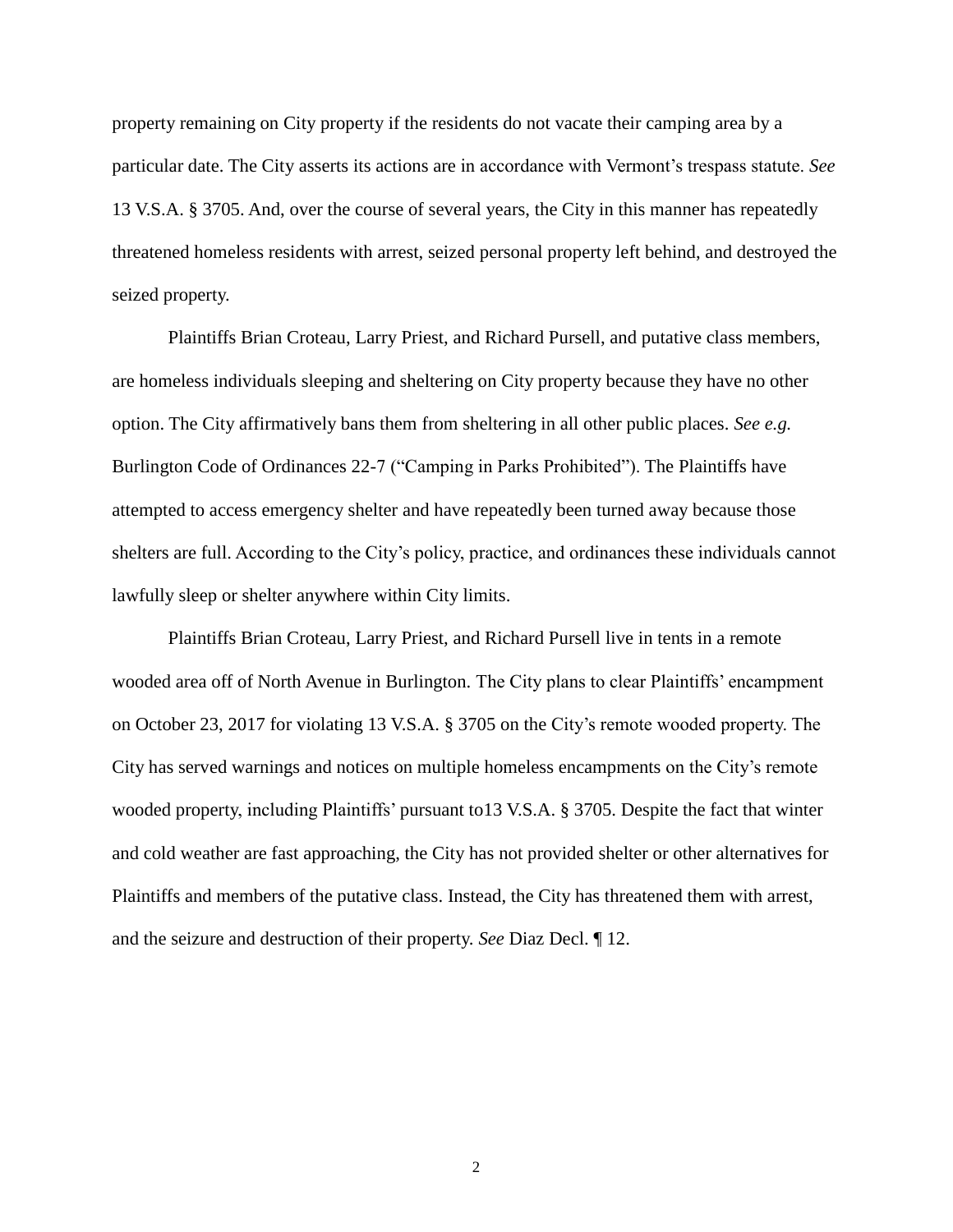Like other unsheltered homeless people in the City, as a result of the City's enforcement of 13 V.S.A. § 3705, Plaintiffs are at imminent risk of being removed or arrested solely for attempting to meet their basic human need for sleep and shelter. Further, Plaintiffs' property is at imminent risk of being confiscated and destroyed.

## **Jurisdiction and Venue**

- 1. This is a civil rights action arising under 42 U.S.C. § 1983 and the Fourth, Eighth, and Fourteenth Amendments to the United States Constitution.
- 2. This Court has subject matter jurisdiction over this action pursuant to 28 U.S.C. §§ 1331 and 1343(a).
- 3. Declaratory relief is authorized by 28 U.S.C. § 2201 and Federal Rule of Civil Procedure 57.
- 4. Injunctive relief is authorized by Federal Rule of Civil Procedure 65.
- 5. This Court has personal jurisdiction over the City of Burlington because it is located in the District of Vermont and the events that give rise to this action occurred within the District of Vermont.
- 6. Venue is proper in this judicial district pursuant to 28 U.S.C. § 1391.

#### **Named Plaintiffs**

- 7. Mr. Croteau Sr. is a resident of Burlington, Vermont.
- 8. Mr. Priest is a resident of Burlington, Vermont.
- 9. Mr. Pursell is a resident of Burlington, Vermont.

#### **Defendant**

10. The defendant, City of Burlington, is a municipality located in Chittenden County, in the State of Vermont, with administrative offices at 149 Church Street, Burlington, VT 05401.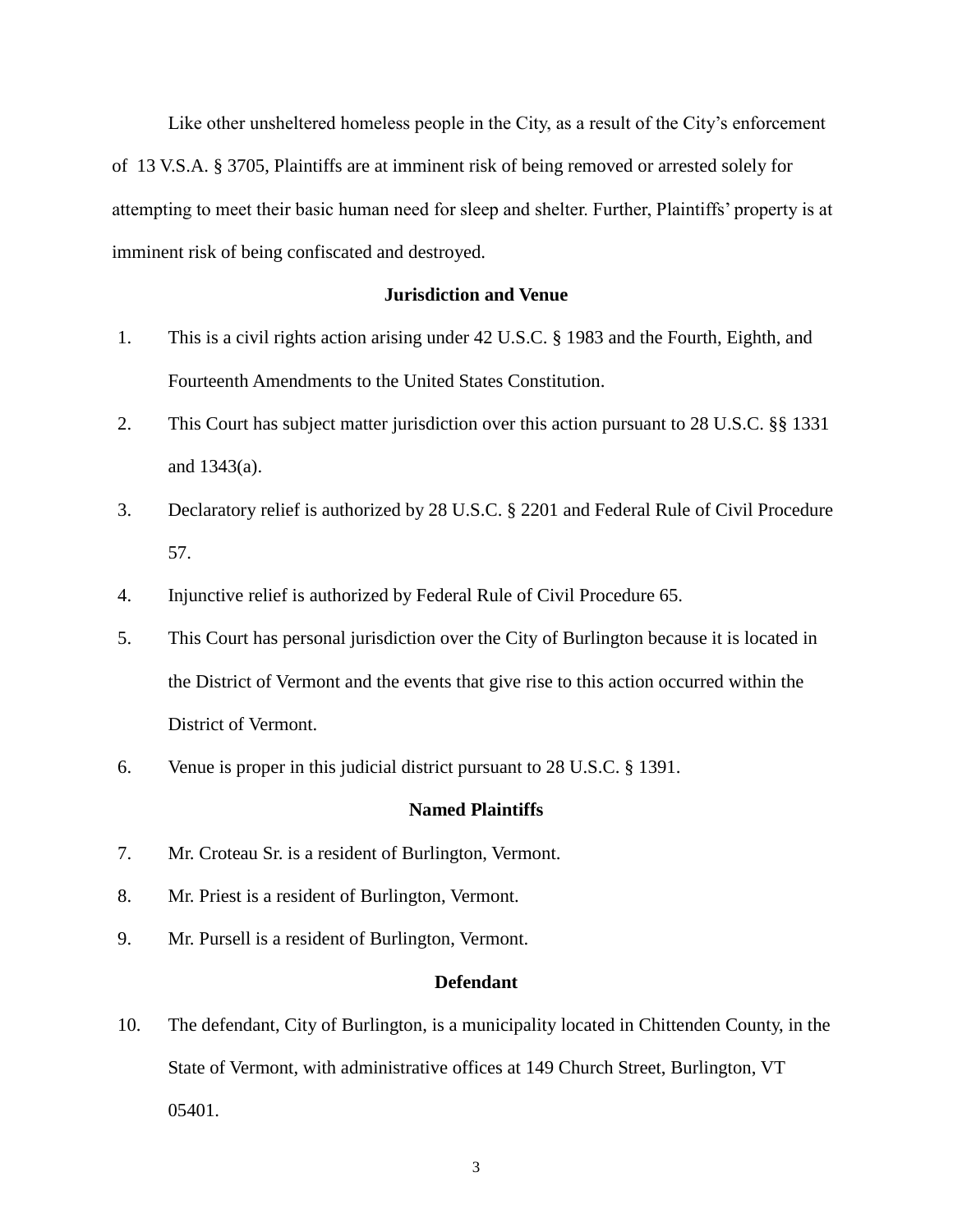11. At all times relevant to this suit, the defendant was and is a "person" acting under color of law for purposes of 42 U.S.C. § 1983.

#### **Facts**

# *A. The City's Policy and Practice of Punishing the Unsheltered Homeless For Sleeping and Sheltering on Public Land*

- 12. The City of Burlington has systematically and arbitrarily sought to remove unsheltered homeless individuals sleeping and sheltering on public land, such as the Plaintiffs and members of the putative class, pursuant to 13 V.S.A. § 3705.
- 13. In relevant part, 13 V.S.A. § 3705 provides that "[a] personal shall be imprisoned for not more than three months . . . if, without legal authority or the consent of the person in lawful possession, he or she enters or remains on any land or in any place to which notice against trespass is given . . . . " 13 V.S.A.  $\S 3705(a)(1)$ .
- 14. Since at least 2014, the City of Burlington has used 13 V.S.A. § 3705 to threaten to arrest homeless residents and seize/destroy their property when they are found sleeping or camping on public property, despite city officials knowing the shelters are full.
- 15. When the City identifies a camp of homeless residents on public land, the City's policy and practice is to 1) review the situation internally, 2) post a "notice to vacate" threatening arrest and seizure of property for anyone or anything remaining after a specified date, 3) enter the area on the specified date and remove and discard any property that remains.
- 16. The standardized "notice to vacate" states:

All people currently living or visiting this area without the permission of the Owner of this property (City of Burlington) are being given notice by the Owner that You are trespassing on the property and must take your things and leave and not return or face prosecution under 13 V.S.A. § 3705 for trespass and removal of the things you leave on the property.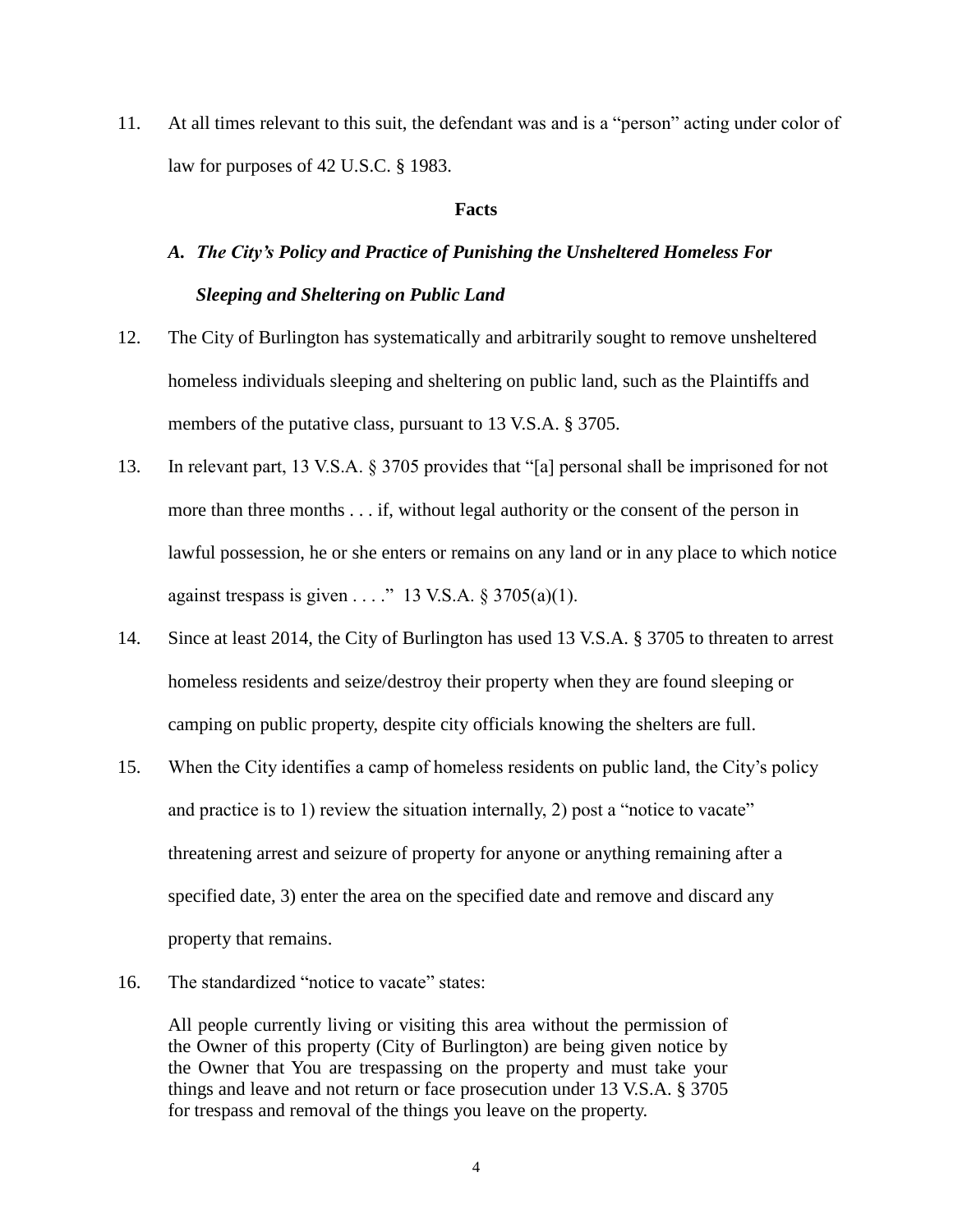- 17. The City enforces its policy of "evicting" such homeless residents without regard to whether social service providers can provide shelter, housing, or other supports.
- 18. The City enforces its policy of "evicting" such homeless residents even when its employees know that local emergency shelters are full.
- 19. The City enforces its policy of "evicting" such homeless residents despite its knowledge that local emergency shelters have not had enough capacity to provide a shelter bed to the city's homeless residents for months, if not more than a year.
- 20. According to an October 10, 2017 statement from City of Burlington Police Chief del Pozo, the City concluded that it had the authority to "disband" a camp of homeless residents because "[e]stablishing domiciles on public land . . . is an act of trespass."
- 21. The City's policy and practice also includes removing and discarding any belongings that remain at the site, including tents, sleeping bags, and any other life-sustaining property or other personal property.
- 22. The City does not provide an opportunity for people to retrieve their items after the seizure, even if the property was not immediately discarded.
- 23. The City's practice is not to seek or obtain warrants for the search of the personal property or the seizure of personal property.
- 24. Repeatedly, the City has indicated that any property remaining on the noticed date to vacate is "abandoned" or "debris."
- 25. According to Chief del Pozo, such items are then viewed as "dumped" on city land and immediately "discarded."
- 26. In fact, any property "abandoned" on City land does not subject the person "abandoning" such property to a violation of the Dumping Ordinance contained in the Burlington Code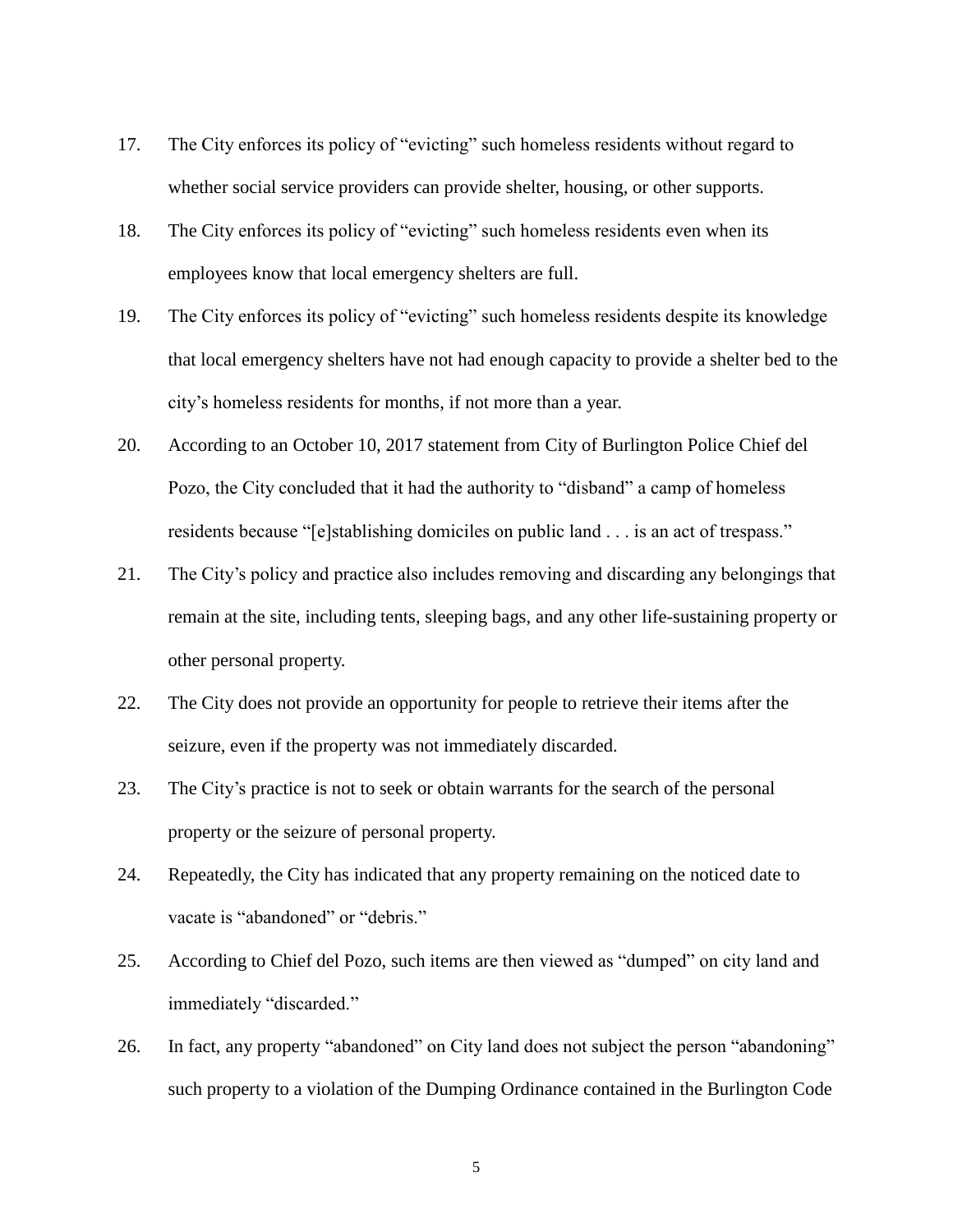of Ordinances.<sup>1</sup>

- 27. According to an October 10, 2017 statement from Chief del Pozo, this policy has shifted such that seized personal possessions deemed by the City to be "of value" would be stored.
- 28. The City's policy remains unclear.
- 29. Regardless, the City's policy and past practice is to seize the property without a warrant, and to not provide notice to the homeless property owners about how to retrieve their property after it is seized.
- 30. Even if the City does provide such notice, during the time the property is seized, Plaintiffs rights are violated.
- 31. The City has an ordinance that bans camping in public parks at night.
- 32. The City has an ordinance that bans obstructing pedestrians rights of way.
- 33. On information and belief, law bans obstructing vehicular traffic.
- 34. The City's laws combined with its policy of punishing unsheltered homeless people, when shelter emergency space is unavailable, effectively bans such persons from having any place in the city to sleep or shelter within the City.

## *B. The Lack of Emergency Shelter in Burlington, Vermont.*

- 35. The City's local emergency shelters for the homeless have been regularly full for years.
- 36. COTS is one of two emergency homeless shelters in Burlington.
- 37. COTS has 36 individual shelter beds.

 $\overline{a}$ 

<sup>&</sup>lt;sup>1</sup> 14-6 Illegal Dumping

<sup>(</sup>a) It shall be unlawful for any person, business or corporation to enter any City facility when such facility is not open, nor shall they deposit, dump or leave solid waste of any kind in any such facility or adjacent thereto, whenever the facility is open without the express permission of the authorized operator of said facility.

<sup>(</sup>b) It shall be unlawful for any person to deposit, dump or leave solid waste in any privately owned or maintained disposal container other than their own, nor any other private property, without the consent of the owner.

<sup>(</sup>c) It shall be unlawful to deposit in a municipally owned or maintained disposal container any solid waste other than that created or originated in any public buildings, grounds, highways or on the person of anyone using such public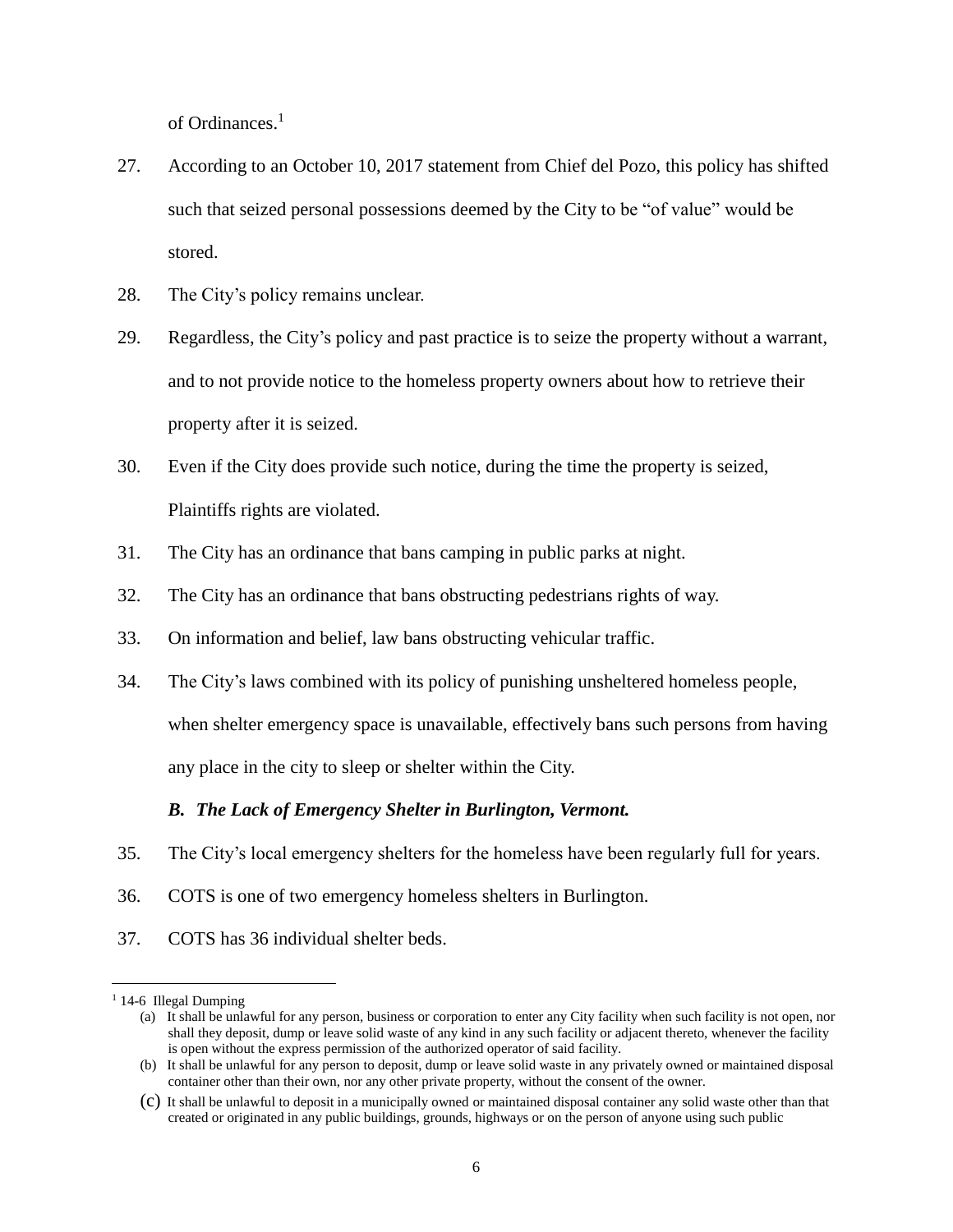- 38. As of October 19, 2017, COTS was at capacity, lacking any available space.
- 39. COTS does not have a waitlist for shelter. Its beds are first come, first serve, on a daily basis.
- 40. ANEW Place is one of two emergency homeless shelters in Burlington.
- 41. ANEW Place is at capacity.
- 42. ANEW Place has a waitlist.

 $\overline{a}$ 

- 43. On information and belief, COTS and ANEW Place have been at or near capacity every night for over one month.
- 44. For at least the last two years, the City's local emergency shelters have never had the capacity to provide a bed to every homeless person in Burlington.
- 45. Those needing emergency shelter far outnumber the available beds in local emergency homeless shelters.
- 46. Even when the seasonal winter warming shelter is open, there has been a need for more beds.
- 47. In recent winters, people have died from exposure apparently due to the lack of available emergency shelter beds.
- 48. Vermont's emergency shelter motel voucher program for homeless individuals has a criteria that, as a practical matter, is difficult if not impossible for many homeless individuals to meet. *See* Vermont Department for Children and Families General Assistance Rule 2652.3.<sup>2</sup>
- 49. Vermont's emergency shelter motel vouchers for homeless individuals have caps on the

buildings, grounds or highways without the express permission of the City Department having control over such container.

<sup>&</sup>lt;sup>2</sup> Emergency housing is available to indidivuals meeting strict criteria for an annual maximum of 28 days. For those who are not elderly, receiving SSI or SSDI, parenting custodial children under six years old, or in the third trimester of pregnancy, individuals must have specificed and combined conditions providing them enough "points" to qualify.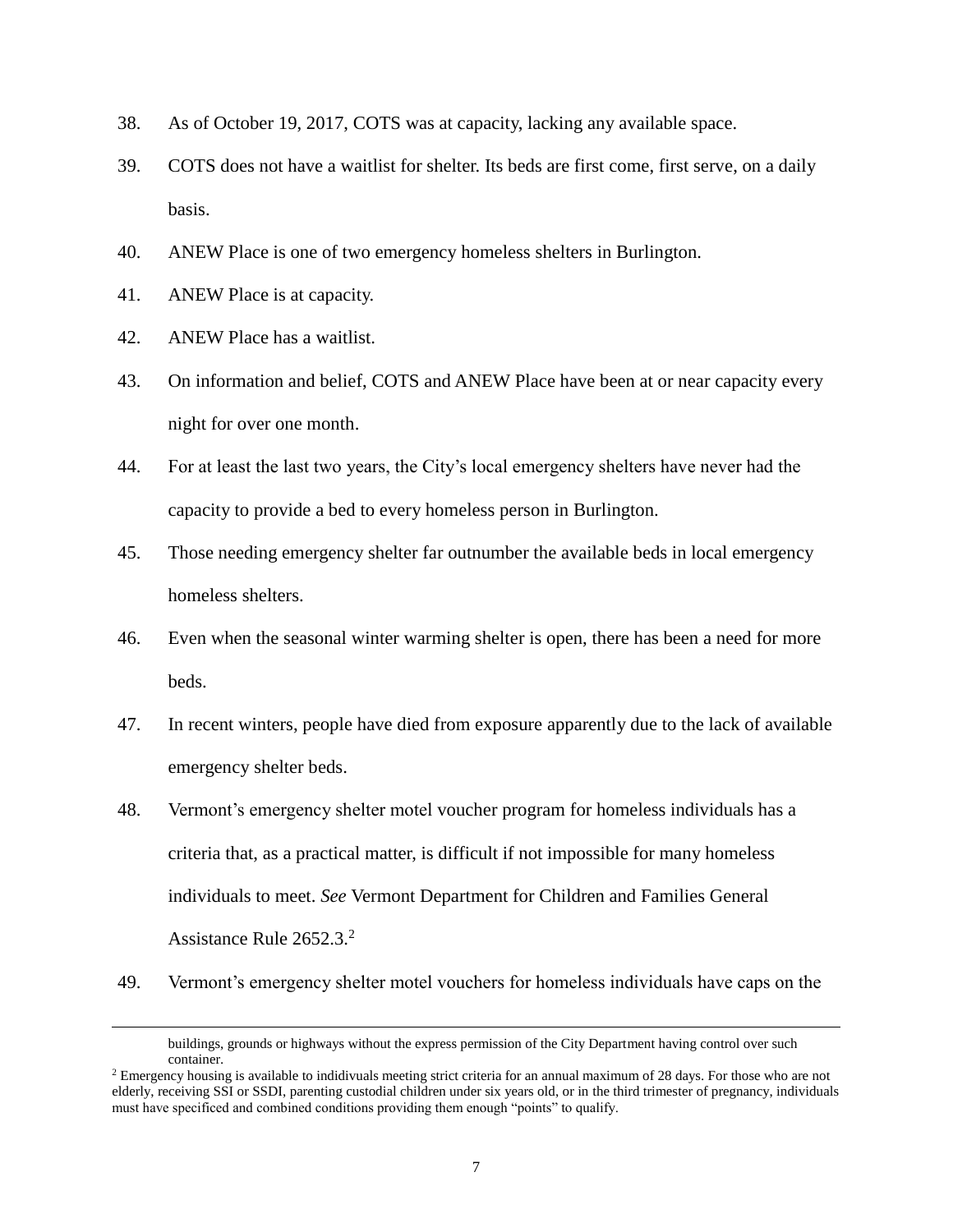number of days a person can access that benefit.

- 50. Vermont provides emergency motel vouchers under a "cold weather exemption."
- 51. On information and belief, the "cold weather exemption" provides motel vouchers for any one night where the temperate goes below 20 degrees Fahrenheit, or 32 degree Fahrenheit when there is precipitation, but not under any other conditions.

## *C. The City's Unsheltered Population Surviving on Public Land*

- 52. There are dozens of unsheltered homeless people surviving in wooded areas owned by the City.
- 53. There are dozens of unsheltered homeless people living in wooded areas owned by the City.
- 54. Stephen Marshall, a voting steering member of the Chittenden County Homeless Alliance estimates that there are approximately 100 unsheltered homeless residents living in Burlington's woods for lack of anywhere else to turn.
- 55. According to the Vermont Agency of Human Services Point in Time Count Report, "unsheltered" means "living in a place unfit for human habitation, such as in the woods, on the street, or in a car."
- 56. The vast majority of those who are homeless would prefer the security and stability of standard hard-wall housing.
- 57. Unsheltered homeless individuals in Burlington resort to "camping" as a necessity.
- 58. The City's dismantling of their "camps" is disruptive and destructive to persons who live in them, forcing those individuals to move on to another, even less stable location, without their belongings, to await further action by City officials.
	- *D. The Named Plaintiffs and the City's Threats of Imminent Arrest and Property Seizure*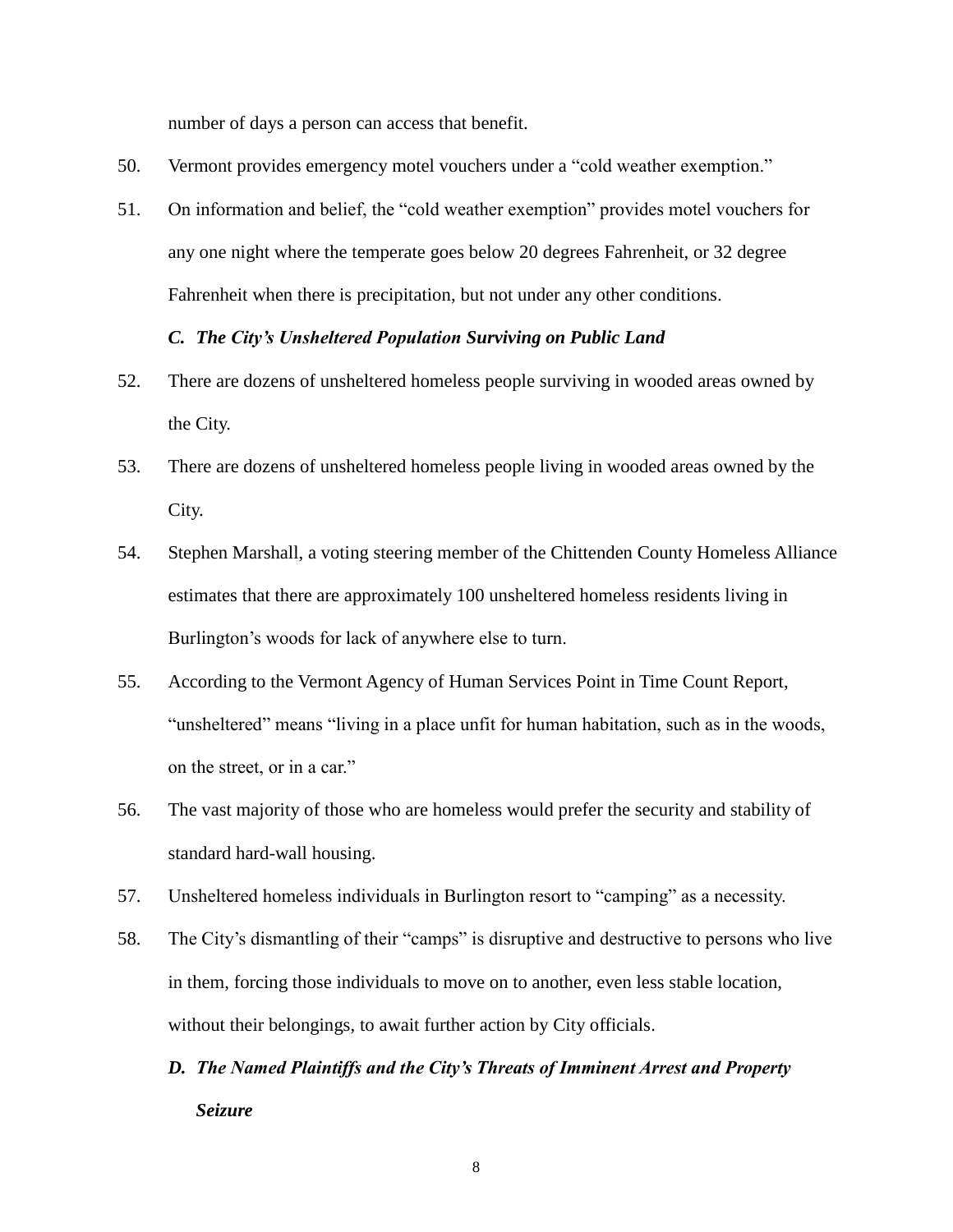- 59. Brian Croteau Sr. was born in Burlington, Vermont.
- 60. Mr. Croteau Sr. has lived in Burlington, Vermont for approximately thirty years.
- 61. Mr. Croteau Sr. has been homeless since August of 2016.
- 62. Mr. Croteau Sr. slept and lived in his car nearly every night until February 20, 2017.
- 63. On February 20, 2017, Mr. Croteau's Sr. car was towed on the order of the City.
- 64. Mr. Croteau Sr. did not have enough money to pay the fee to retrieve his car from the tow company.
- 65. Since Mr. Croteau's Sr.'s car being towed, he has slept outside.
- 66. For two weeks Mr. Croteau Sr. slept at a Burlington bus stop.
- 67. In March of 2017, Mr. Croteau Sr. started living outside in a tent in the woods behind 311 North Avenue in Burlington.
- 68. Mr. Croteau Sr. currently lives in the woods behind 311 North Avenue in Burlington.
- 69. Mr. Croteau Sr. has no other place to sleep or shelter himself in the Burlington-area except in public woods.
- 70. Mr. Croteau Sr. feels safer at this location than any other place in the City.
- 71. Because an indoor residence is unavailable to him, he intends to remain at this location until such residence becomes available.
- 72. Larry Priest is a resident of Burlington and has lived in Burlington since June of 2017.
- 73. Mr. Priest is a Vermonter and was raised in the "Northeast Kingdom."
- 74. Mr. Priest has been homeless in Burlington since June of 2017.
- 75. Mr. Priest has sheltered in the woods on public land behind 311 North Avenue in Burlington since July of 2017.
- 76. Mr. Priest has no other place to sleep or shelter himself in the Burlington-area except in public woods.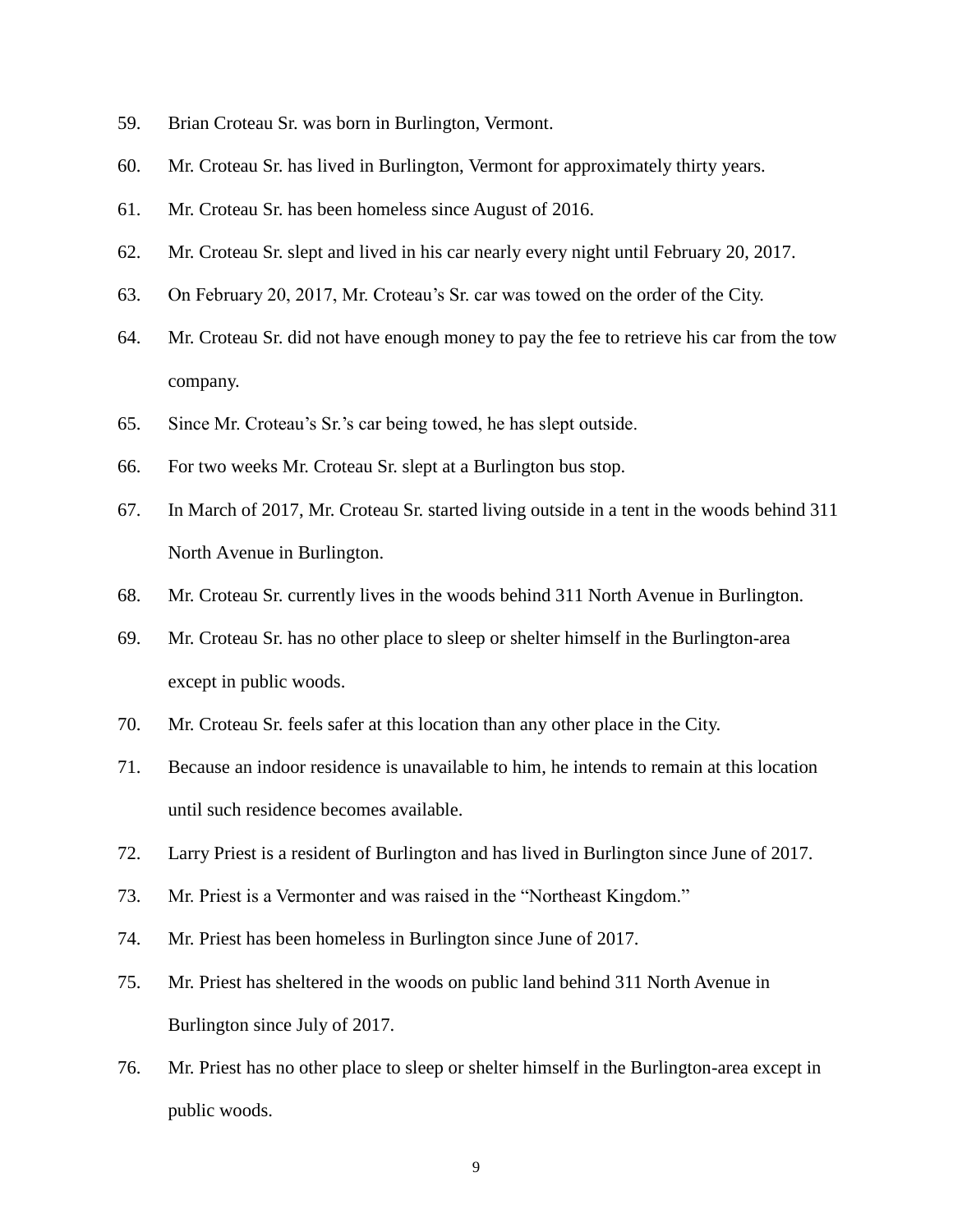- 77. Mr. Priest feels safer at this location than any other place in the City.
- 78. Because an indoor residence is unavailable to him, he intends to remain at this location until such residence becomes available.
- 79. Mr. Priest does not have enough money or other financial resources to pay for indoor shelter.
- 80. Richard Pursell is a resident of Burlington and has lived in Burlington since June 8, 2016.
- 81. Mr. Pursell has been homeless and has lived outside since August 19, 2017
- 82. Mr. Pursell has sheltered in a tent in the woods behind 311 North Avenue in Burlington since August 19, 2017.
- 83. Mr. Pursell has no other place to sleep or shelter himself in the Burlington-area except in public woods.
- 84. Mr. Pursell feels safer at this location than any other place in the City.
- 85. Because an indoor residence is unavailable to him, he intends to remain at this location until such residence becomes available.
- 86. Long before Plaintiffs' began sheltering in the woods on public land behind 311 North Ave. in Burlington other unsheltered homeless people had been sheltering at the same location.
- 87. Burlington Police Department officers have repeatedly threatened Plaintiffs and former residents of their encampment with arrest and prosecution pursuant to the City's policy and 13 V.S.A. § 3705.
- 88. On October 2, 2017, Burlington Police Department officers distributed a written threat stating: "Attention Campers [:] Notice to Vacate . . . you must take your things and leave and not return or face prosecution under 13 V.S.A. § 3705 . . . [if you do not pick up your campsite] the City will remove the camp and all things left on the property on October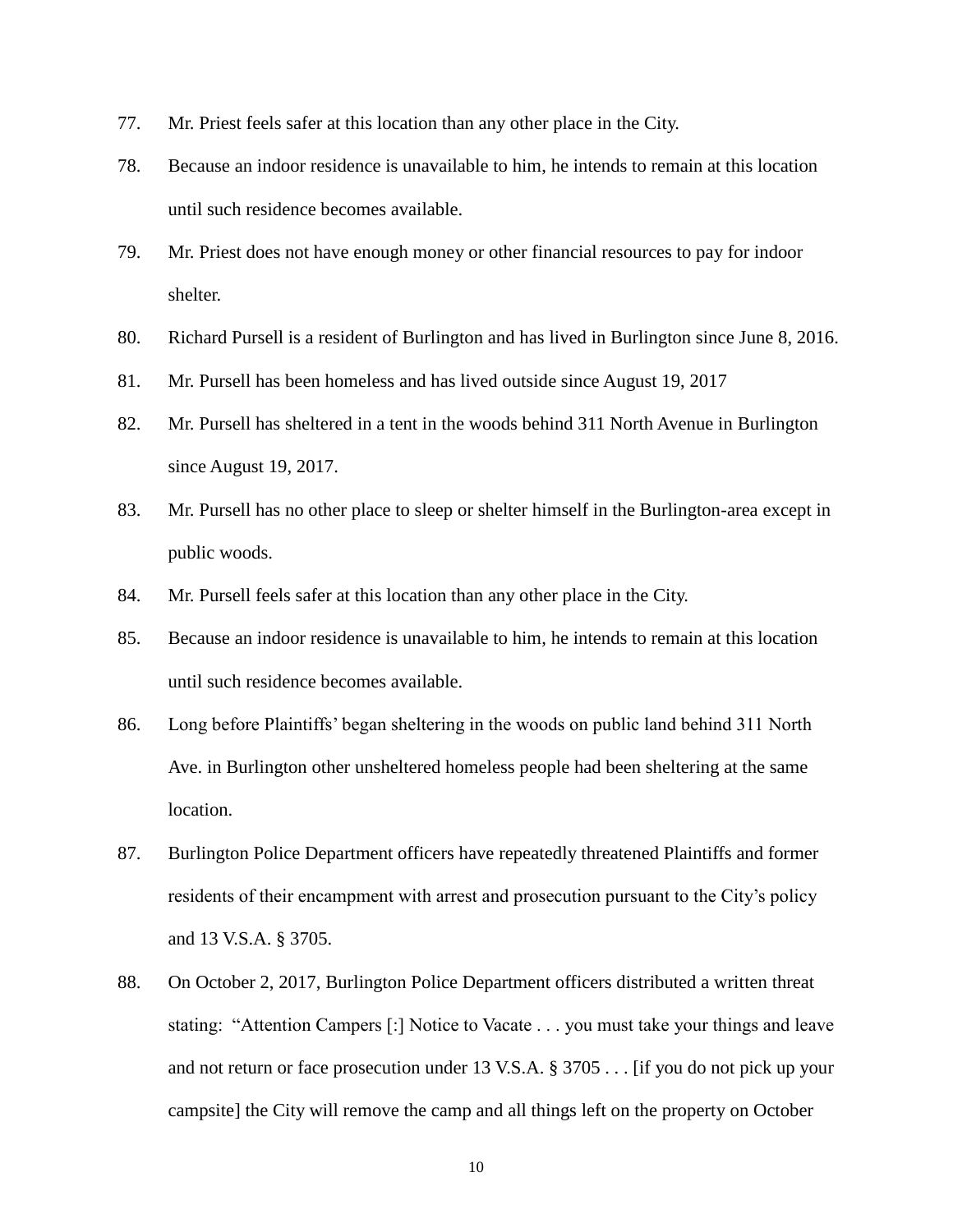23, 2017."

# *E. The Plaintiff Class*

89. The named Plaintiffs bring this action on behalf of themselves and all others similarly situated under Rule 23 of the Federal Rules of Civil Procedure. They seek to represent the following class.

> All unsheltered homeless people in Burlington who lack a fixed, regular, and adequate nighttime residence, living on City property, and therefore under threat of the City's enforcement of its policy pursuant to 13 V.S.A. § 3705.

90. This action is brought and may properly be maintained as a class action under Rule

 $(23)(a)(1)$ —(a)(4) and Rule 23(b)(2).

## **i. The Proposed Class Satisfies Rule 23(a)**

- 91. Members of the proposed class are so numerous that joinder is impracticable. The City has directed written threats to enforce the camping ban against residents of at least two encampments. Together, these encampments are home to at least thirty unsheltered homeless people.
- 92. Joinder is also impracticable because the proposed class is large, disperse and by definition, hidden. Joining individual plaintiffs, would not be a practical way to manage this litigation.
- 93. The relief sought is common to all members of the proposed class, and common questions of law and fact exist as to all members of the classes. Plaintiffs seek prospective relief from enforcement of the camping ban on a class-wide basis.
- 94. Among the most important, but not the only, common questions of law and fact are:
	- a. Are emergency shelter beds available to all homeless in Burlington?
	- b. Is sheltering oneself unavoidable because it is a basic human need?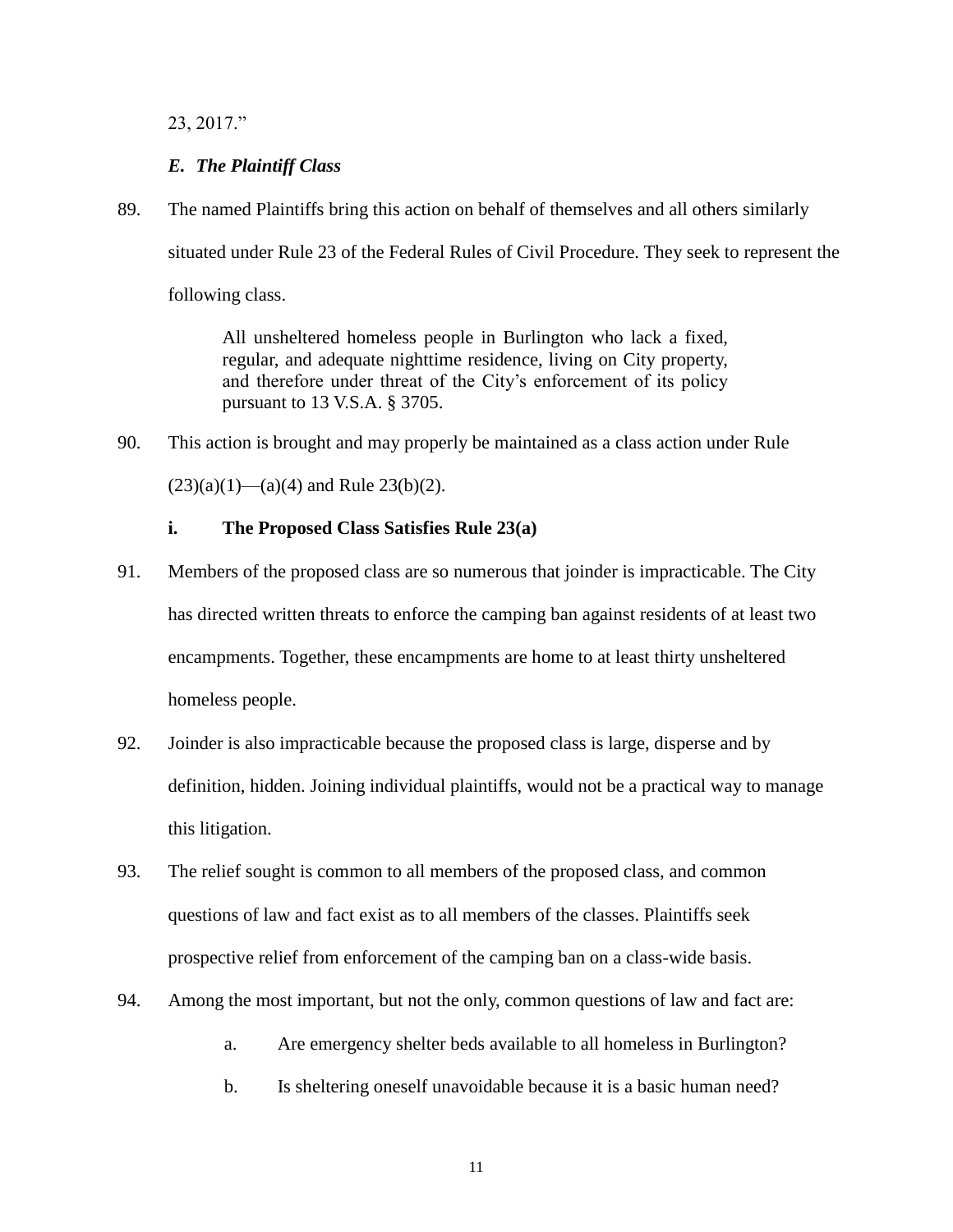- c. Is it reasonable to search and seize private property on the sole basis that it is on public property and not contraband or evidence of a crime?
- d. Is it reasonable, absent a valid warrant, to search and seize private property belonging to unsheltered homeless people when such private property is not contraband or evidence of a crime?
- e. Is prospective relief appropriate to stop the City of Burlington from violating the Plaintiffs' rights?
- 95. The named Plaintiffs' claims are typical of the claims of the proposed class members, and they have the same interests as all other members of the proposed classes that they represent. The named Plaintiffs' claims arise from the same course of conduct as claims of the proposed classes, and their claims are based on the same legal theories as those of the proposed classes.
- 96. The named Plaintiffs are adequate representatives of the proposed classes because they are members of the class and because their interests coincide with, and are not antagonistic to, those of the class.
- 97. The named Plaintiffs are familiar with the City of Burlington's ordinances and practices challenged here and the constitutional protections they seek to vindicate. They are prepared to respond to discovery requests in this case. They are committed to fulfilling the role and duties of a class representative protecting the fundamental constitutional rights of Burlington's unsheltered homeless population.
- 98. The named Plaintiffs are represented by lawyers associated with the American Civil Liberties Union of Vermont. The named Plaintiffs and their attorneys will fairly and adequately protect the interests of the members of the Class.
	- **ii. General Applicability, Rule 23(b)(2)**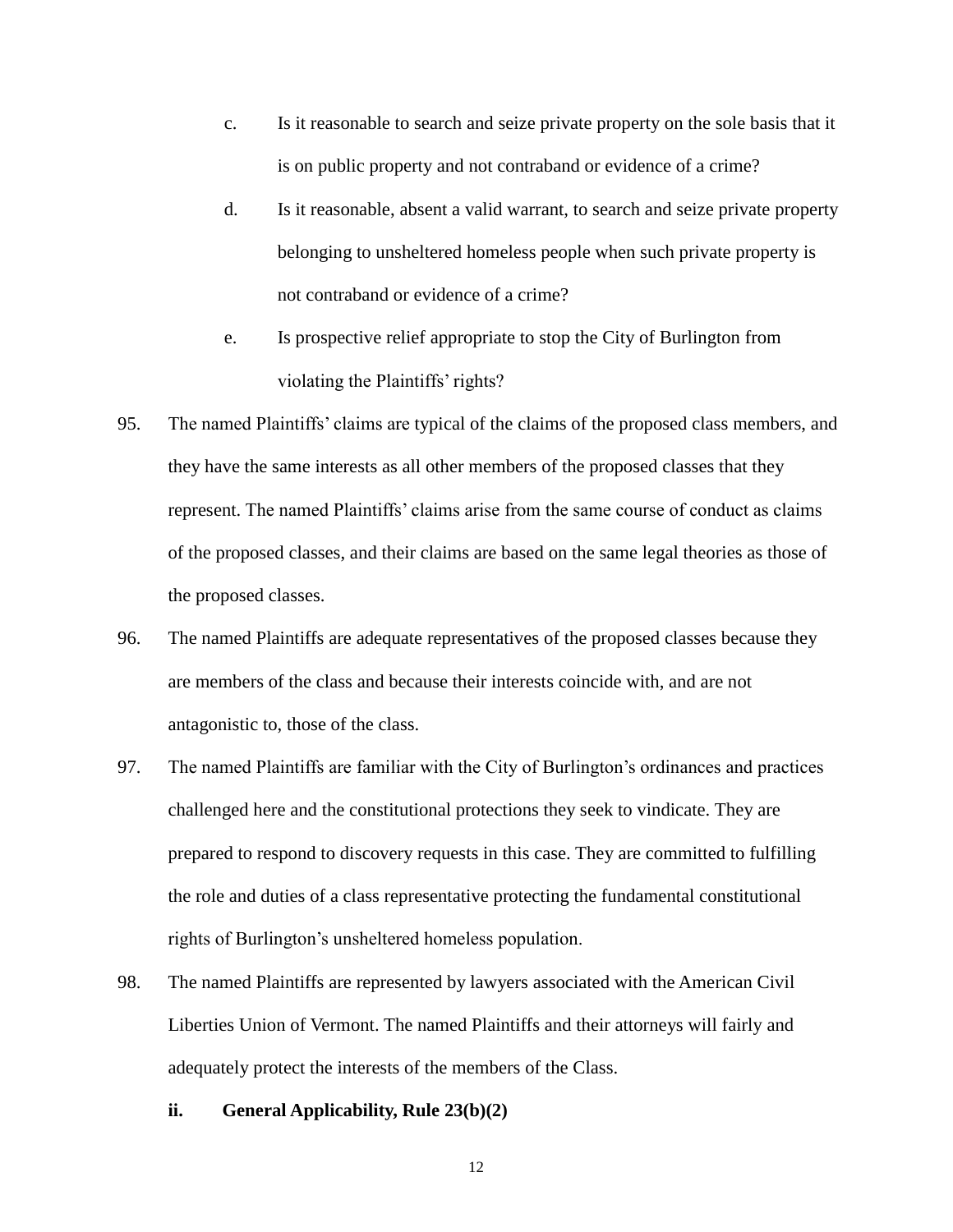- 99. Class action status is appropriate because the City has acted and refused to act on grounds generally applicable to the proposed class. The City's ordinances apply equally to the class regardless of differences among class members.
- 100. Plaintiffs seek final injunctive and declaratory relief protecting them from violation of their constitutional rights.
- 101. Injunctive and declaratory relief with respect to each claim would be appropriate to the class as a whole. All members of the proposed class are entitled to the constitutional protections Plaintiffs seek to enforce.

## **iii. Predominance and Superiority, Rule 23(b)(3)**

- 102. The predominant questions in this case are whether municipal policies violate the proposed class members' constitutional rights. This question is susceptible to generalized, class-wide proof. There is no individualized evidence or legal argument required to succeed on such a claim.
- 103. A class action is superior to alternative methods of trying individual claims. In this case, there is no realistic alternative for members of the proposed class to try their claims. As unsheltered homeless people, members of the proposed class are not likely to be able to invest the resources necessary to retain and attorney or bring their claims pro se.

## *F. The City's Shifting and Confusing Policy and Practice of Punishing the Unsheltered Homeless Surviving on Burlington's Public Land.*

- 104. On October 6, 2017, Plaintiffs' counsel [sent a letter](https://www.acluvt.org/sites/default/files/2017-10-06_-_aclu-vt_letter_to_burlington_re_homeless_camp_sweeps_-_signed.pdf) to Mayor Miro Weinberger and City Attorney Eileen Blackwood, objecting to the City's planned evictions on constitutional grounds and requesting a response.
- 105. Two weeks later, the City has still not responded and is instead proceeding with the threatened evictions at camp of homeless residents near Sears Lane in Burlington.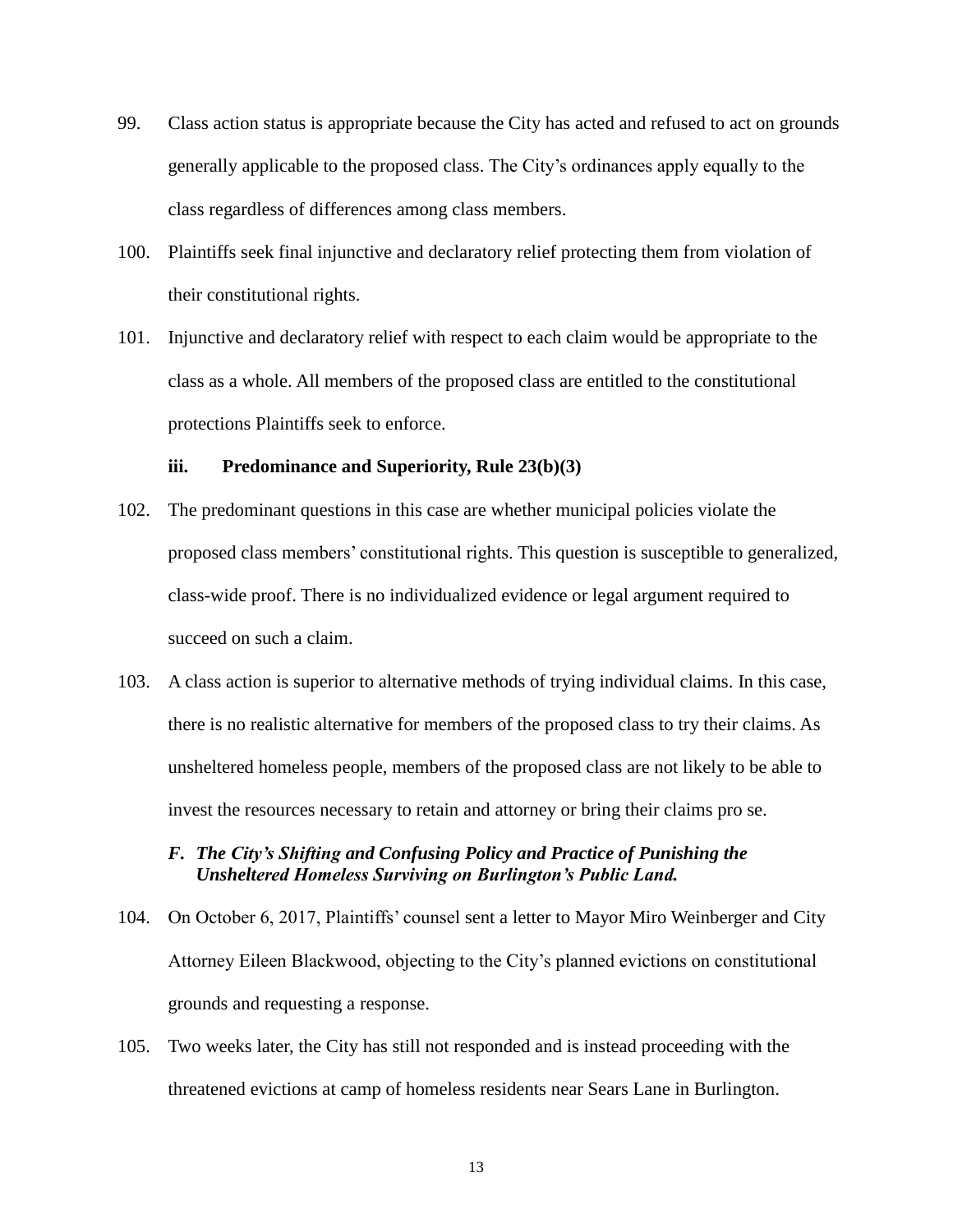- 106. The City has offered various conflicting statements regarding its policy, practice, and intentions.
- 107. Regardless, it has failed to reply to Plaintiff counsel's letter.
- 108. The City has maintained publicly, that it has the authority to notice, arrest, and persons found to be living on City property regardless of whether shelter is available.
- 109. The City has maintained publicly that it may seize and discard property in camps of homeless Burlington residents it finds on City property.

## **Claims for Relief**

#### **Count One: Right Against Cruel and Unusual Punishment**

## **(42 U.S.C. § 1983 and Eighth Amendment to the U.S. Constitution)**

- 110. The named Plaintiffs incorporate by reference allegations in the foregoing paragraphs.
- 111. The named Plaintiffs bring this claim against the City of Burlington on behalf of themselves and members of the proposed class.
- 112. Unsheltered homeless people in Burlington, including named Plaintiffs, are involuntarily in public. They have no place else to go.
- 113. Sheltering oneself is not voluntary conduct. It is a basic human need, it is harmless, and it is an act integral to the status of homelessness.
- 114. By punishing the act of sheltering oneself in public, Burlington's camping ban effectively punishes the status of homelessness.
- 115. In the absence of prospective relief, the named Plaintiffs and class members will be subject to a real threat of being ticketed and arrested in violation of their right against cruel and unusual punishment. On behalf of themselves and the prospective class, the named Plaintiffs seek declaratory and injunctive relief against the City of Burlington.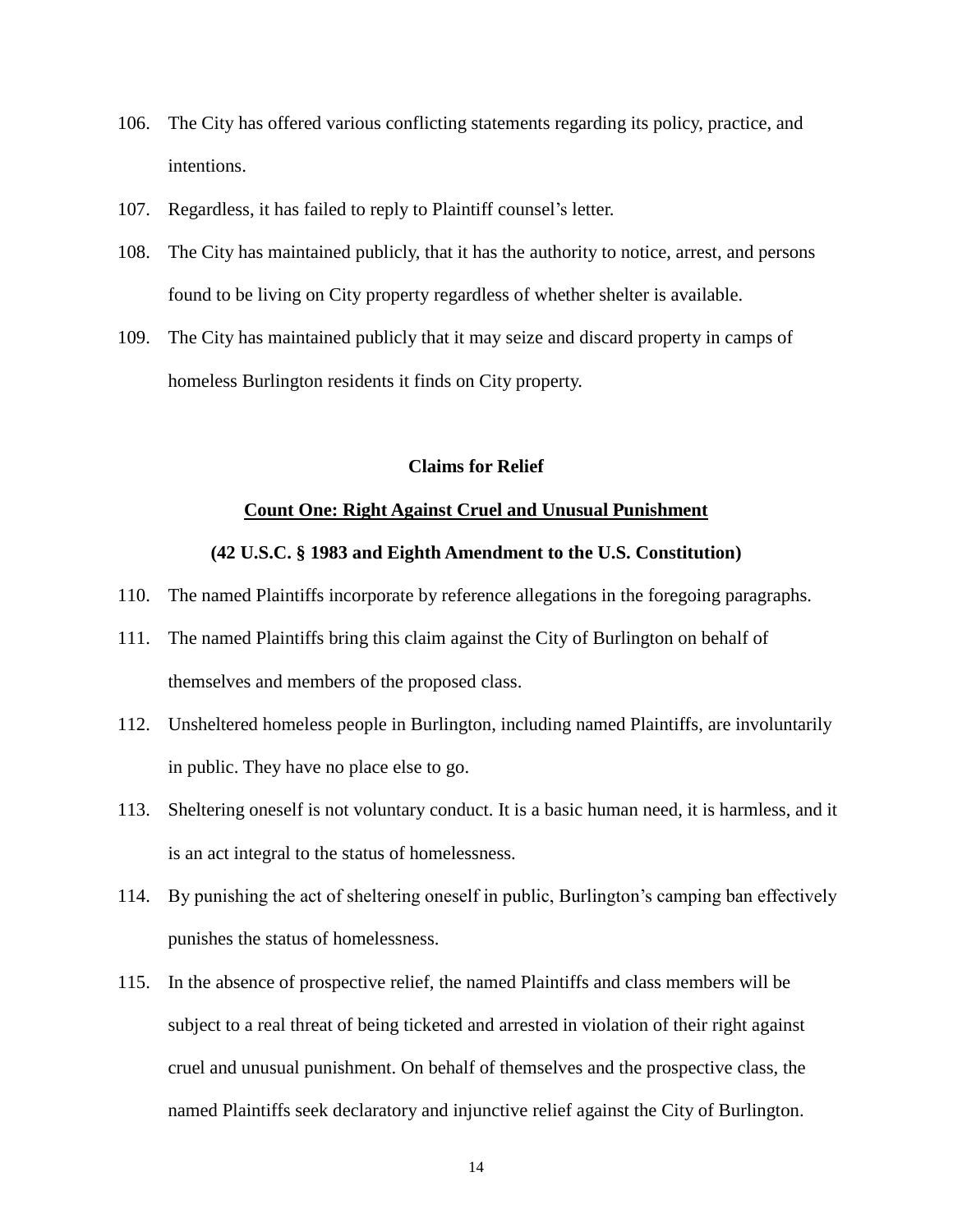#### **Count Two: Right Against Unreasonable Searches and Seizures**

#### **(42 U.S.C. § 1983 and Fourth Amendment to the U.S. Constitution)**

- 116. The named Plaintiffs incorporate by reference allegations in the foregoing paragraphs.
- 117. The named Plaintiffs bring this claim on behalf of themselves and prospective class.
- 118. Unsheltered homeless people in Burlington, including the named Plaintiffs, are involuntarily in public. They have no place else to store and access their possessions.
- 119. It is unreasonable to directly seize private property belonging to unsheltered homeless people, or to force unsheltered homeless people to abandon their property, solely because it belongs to an unsheltered homeless person.
- 120. These threatened seizures violate the right against unreasonable seizures under the Fourth Amendment to the United States Constitution.
- 121. In the absence of prospective relief, the named Plaintiffs and class members will be subject to a real threat of seizure and/or forced abandonment of their property in violation of the right against unreasonable seizures. On behalf of themselves and the prospective class, the named Plaintiffs seek declaratory and injunctive relief against the City of Burlington.

#### **Count Three: Right to Travel**

#### **(42 U.S.C. § 1983 and Fourteenth Amendment to the U.S. Constitution)**

- 122. The named Plaintiffs incorporate by reference allegations in the foregoing paragraphs.
- 123. The Notice to Vacate states that Plaintiffs must vacate their camps and bans them from ever returning.
- 124. Plaintiffs have a constitutional right to be on public land for innocent purposes.
- 125. The Notice to Vacate does not permit the Plaintiffs to return to the same public land for any purpose – innocent or otherwise.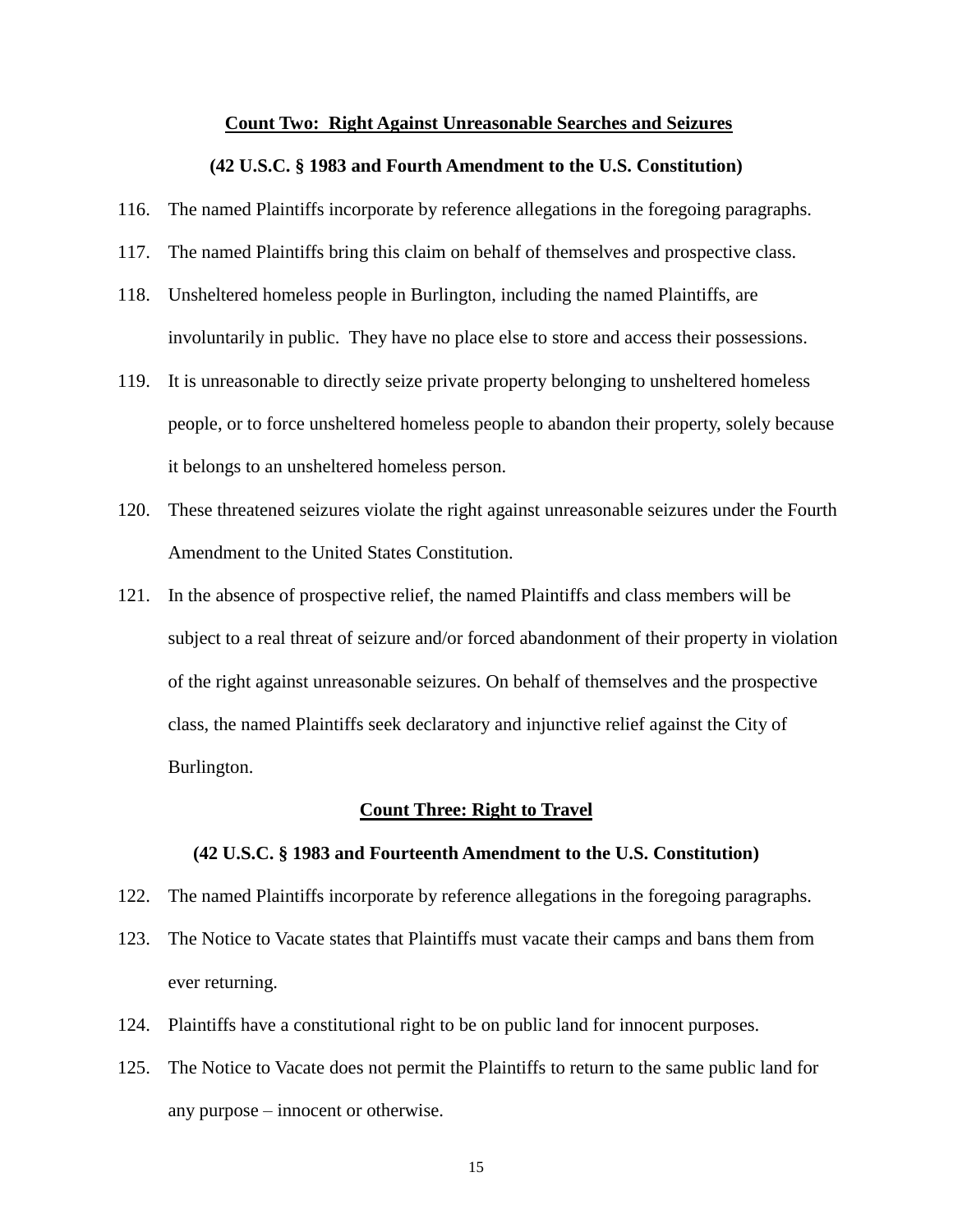## **Request for Relief**

Plaintiffs request that this Court issue the following relief:

- 1. An order certifying the proposed class;
- 2. An injunction prohibiting:
	- a. The enforcement of Vermont's Trespass Statute codified 13 V.S.A. 3705 against the Plaintiffs and the putative class, and
	- b. The seizure of private property of unsheltered homeless people on the basis that the private property is on public land.
- 3. A declaration that the enjoined conduct violates the Plaintiffs' constitutional rights as alleged;
- 4. An order and judgment granting reasonable attorneys' fees and costs pursuant to 42 U.S.C. § 1988, and
- 5. Any other relief this Court deems just and proper.

The Plaintiff asserts his right to a trial by jury.

Respectfully Submitted,

The American Civil Liberties Union Foundation of Vermont

 $By:$ 

James M. Diaz, Esq. ACLU Foundation of Vermont 137 Elm Street Montpelier, VT 05602 (802) 223-6304 [jdiaz@acluvt.org](mailto:jdiaz@acluvt.org) **Attorney for Plaintiffs**

Jared Carter C/O ACLU Foundation of Vermont 137 Elm Street

 $\frac{1}{2}$